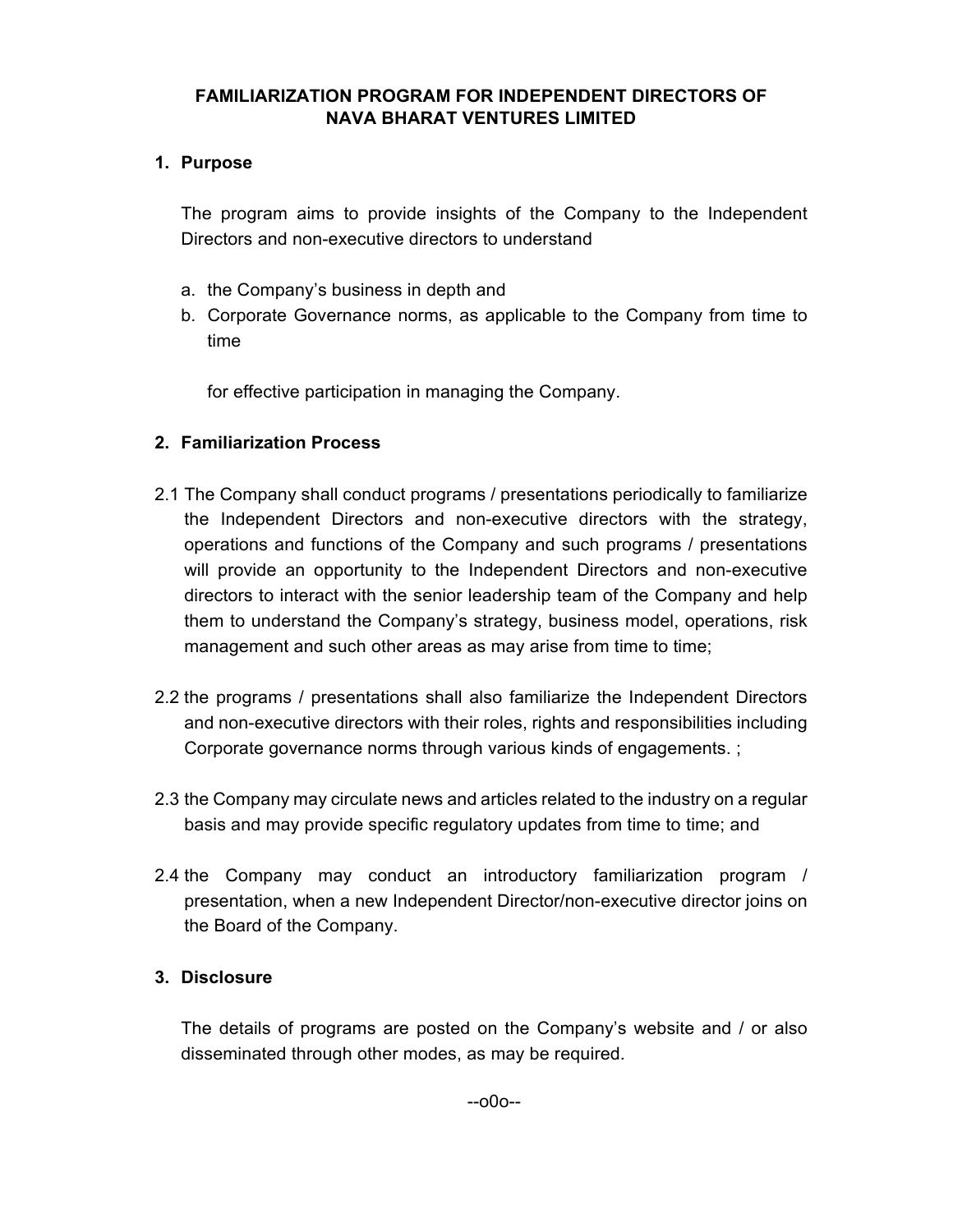**The 1 st Familiarization Programme held on Thursday, the 22nd January, 2015 to the Independent Directors.**

#### **1. Consideration of roles, rights and responsibilities of the Directors in the Company:**

The text of the relevant material from the Companies Act, 2013 is circulated to all the Independent Directors.

Sri P.S.Rao, M/s.P.S.Rao & Co., Company Secretaries, made a detailed presentation on the above subject to the Independent Directors and also clarified their queries.

#### **2. Present business model of the Company:**

Sri P.J.V.Sarma, Sr.Executive Vice President (Strategy & Planning) made a presentation on the business model pursued by the Company at present including all foreign subsidiaries. He also clarified to the queries raised by the Independent Directors.

The programme concluded with a vote of thanks to Sri P.S.Rao and Sri P.J.V.Sarma and the Independent Directors.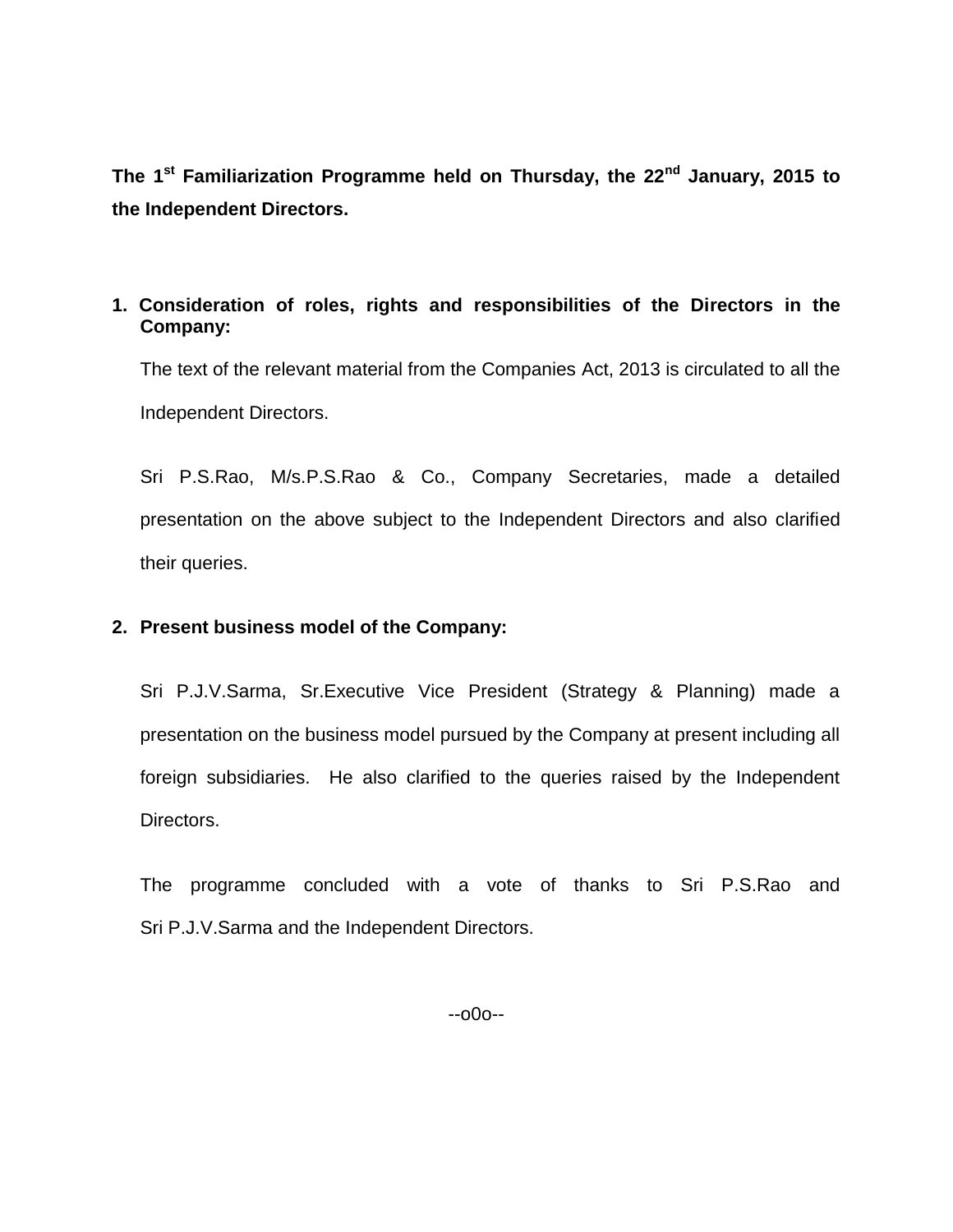# **Familiarization Programme on 25th April, 2015**

**The 2nd Familiarization Programme was conducted on Saturday, the 25th April, 2015 at 4.00 p.m. to the Independent Directors, Executive Directors and Senior Executives:**

**The Independent Directors, Dr.M.V.G.Rao and Dr.C.V.Madhavi participated in the Familiarization Programme aside the Whole-time Directors and Senior Executives.**

**Sri D.S.Rao, M/s.P.S.Rao & Associates elaborated and narrated in detail various provisions of the proposed Clause 36 dealing with continuous disclosures of material events or price sensitive information on a timely basis and in an adequate and relevant manner.**

**He also narrated the SEBI (Prohibition of Insider Trading) Regulations, 2015 in detail including the new obligations of the Directors, Officers and Employees. He has also clarified various queries raised by the Group relating to the proposed Clause 36 as well as the new Prohibition of Insider Trading Regulations which will be effective from 14.05.2015.**

**The Directors and Senior Managerial Personnel thanked Sri D.S.Rao for time spared and the information shared.**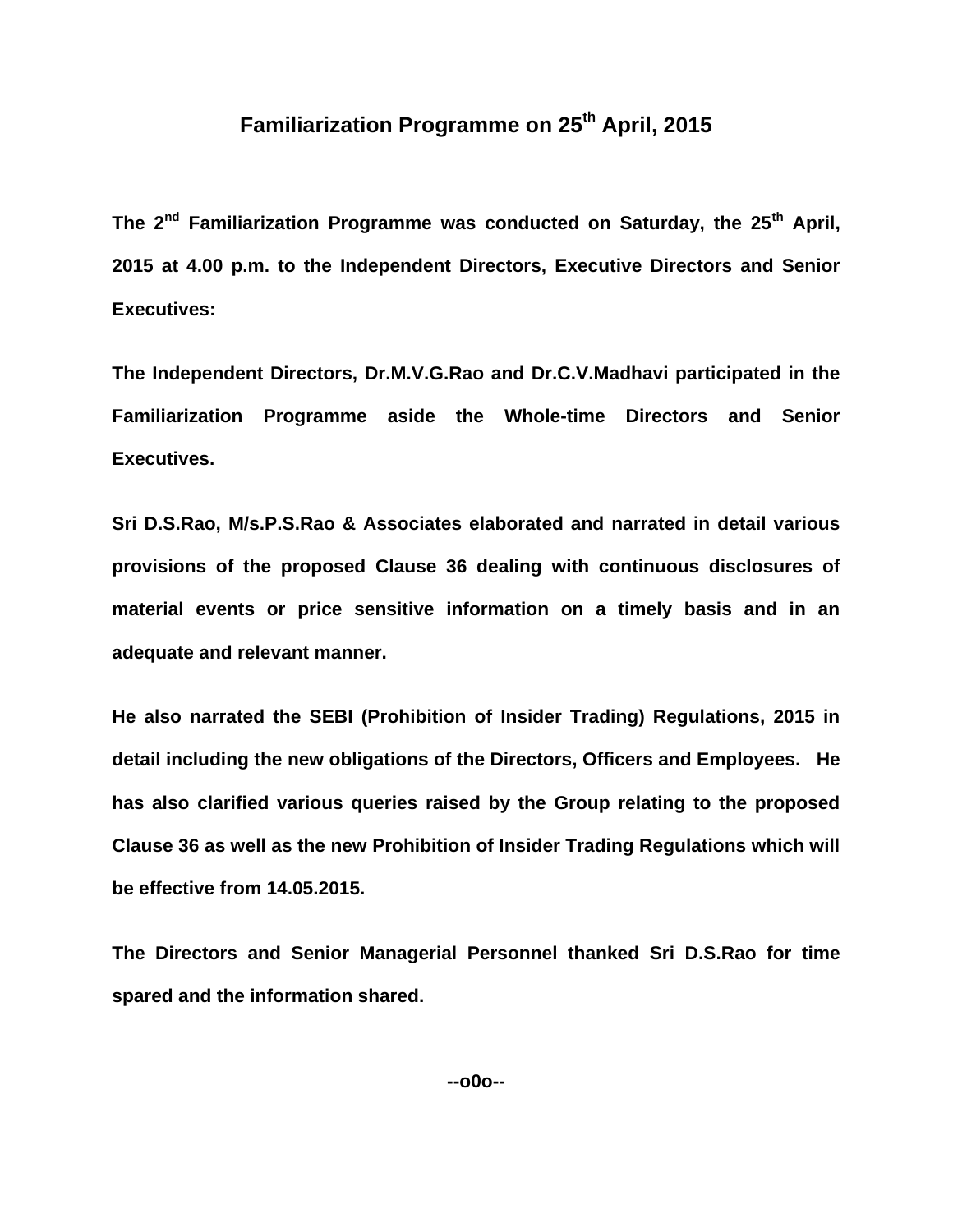# **Familiarization Programme on 10th February, 2016**

The 3<sup>rd</sup> Familiarization Programme was conducted on Wednesday, the 10<sup>th</sup> February, 2016 at 11.00 a.m. to the Non-Executive and Independent Directors:

All the Independent Directors, Sri K.Balarama Reddi, Dr.M.V.G.Rao, Dr.E.R.C.Shekar, Dr.D.Nageswara Rao and Dr.C.V.Madhavi attended and participated in the Familiarization Programme.

Other Key Managerial Personnel and Senior Managerial Personnel attended the Programme upon invitation as special invitees.

A Power Point Presentation was made and Sri D.S.Rao of M/s.P.S.Rao & Associates, Sri M.Subrahmanyam, Company Secretary & Vice President and Sri G.Sri Ramachandra Murthy, Company Secretary, elaborately narrated in detail of various provisions of Securities and Exchange Board of India (Listing Obligations and Disclosure Requirements) Regulations, 2015, which came into effect from 1<sup>st</sup> December, 2015 with special emphasis on the role and responsibilities of Board of Directors, Independent Directors and Key Managerial Personnel. Various queries on the Regulations raised by the Independent Directors and Senior Executives were clarified.

The Programme concluded at 1.00 p.m. with a vote of thanks to the Independent Directors for their participation.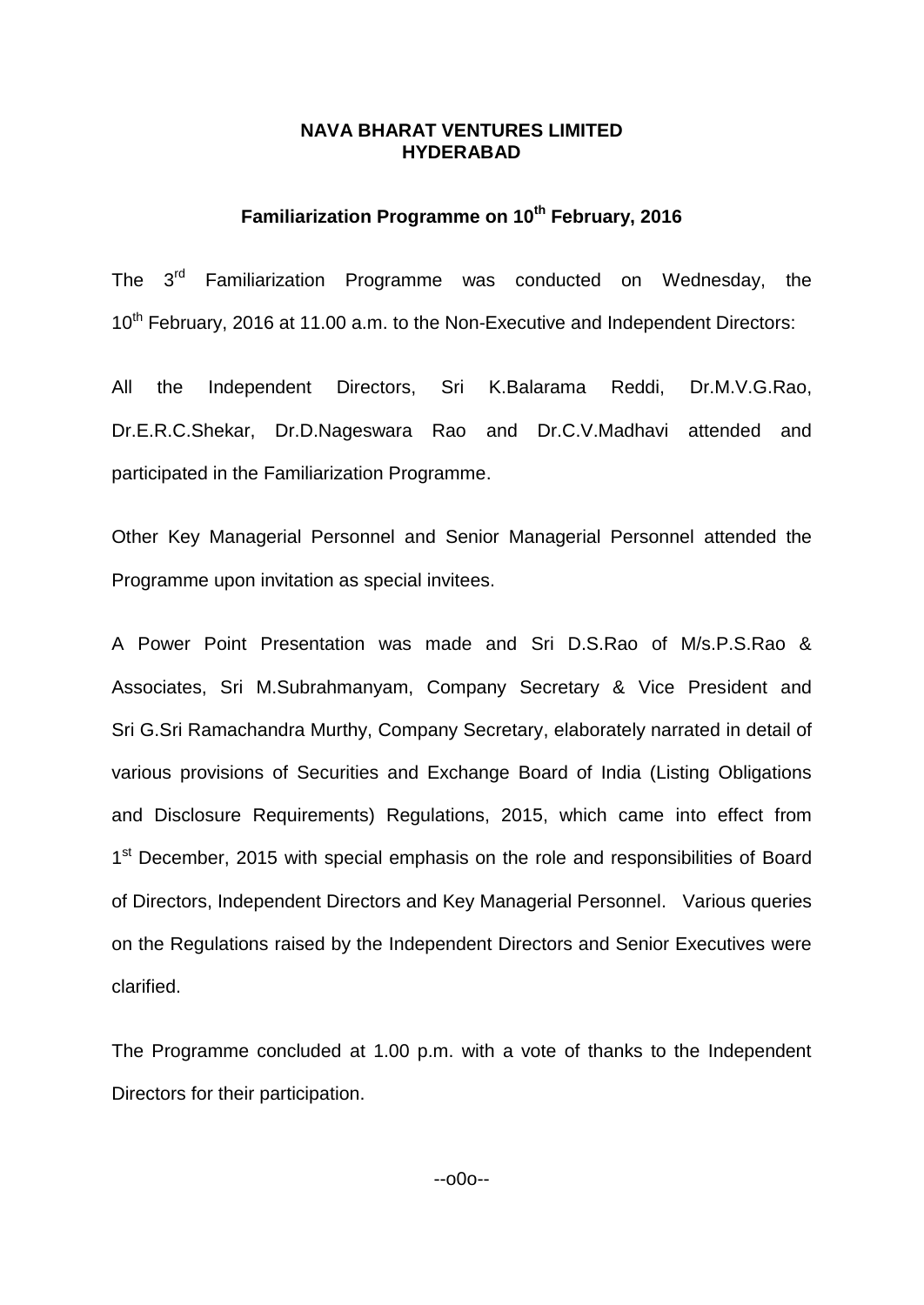# **NAVA BHARAT VENTURES LIMITED HYDERABAD Familiarization Program on 10th March, 2017**

The  $4<sup>th</sup>$  Familiarization Program was conducted on Friday, the 10<sup>th</sup> March, 2017 at 12:00 noon. to the Non-Executive and Independent Directors:

All the Independent Directors, Mr. K.Balarama Reddi, Dr.M.V.G.Rao, Dr.E.R.C.Shekar, Dr.D.Nageswara Rao and Dr.C.V.Madhavi attended and participated in the Familiarization Program.

Other Key Managerial Personnel attended the Program upon invitation as special invitees.

Mr. VSN Raju, Company Secretary & Vice President, made a presentation on the latest amendments to Companies Act, 2013 / Rules and Securities and Exchange Board of India (Listing Obligations and Disclosure Requirements) Regulations, 2015.

Mr. Pradip Kanakia of M/s. Price Waterhouse Charted Accountants LLP made a presentation on roles, rights and responsibilities of Independent Directors in various committees including the Board and Mr. Ahil Kapadiya of M/s. Price Waterhouse Charted Accountants LLP made a presentation on adoption of Indian Accounting Standards (Ind-AS), its industry wise impacts and certain relevant Generally Accepted Accounting Principles (GAAP) differences. They also clarified to the queries raised by the Independent Directors and other Key Managerial Personnel.

The Program concluded at 2:00 p.m. with vote of thanks to the Independent Directors for their participation and presenters.

Independent Directors of the Company attended one program during the year and the total programs attended by them are 4 till the date.

Independent Directors of the Company spent 2 hours in this program and the total hours spent by them in all such a programs are 8 hours till the date.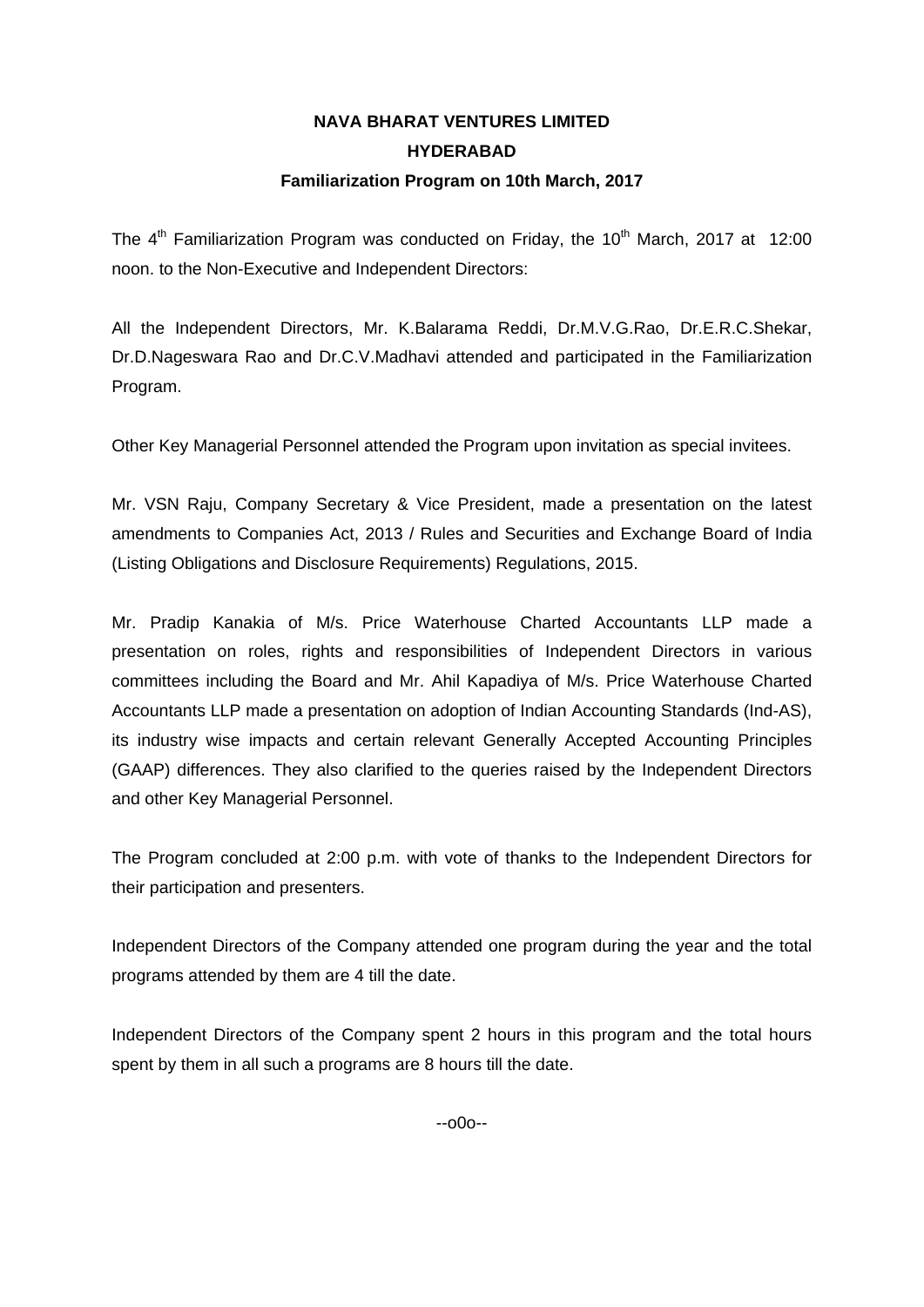#### **Familiarization Program on March 24, 2018**

The 5<sup>th</sup> Familiarization Program was conducted on Saturday, March 24, 2018 at 12.30 p.m. to the Non-Executive and Independent directors.

All Mr.K.Balarama the Independent directors. Reddi. Dr.E.R.C.Shekar, Dr.D.Nageswara Rao, Dr.C.V.Madhavi attended and participated in the Familiarization Program except Dr.MVG Rao, Independent director, who could not attend the program due to preoccupation.

Other key managerial personnel and senior management personnel attended the Program upon invitation as special invitees.

Mr. Sanjay Kumar Jain, Partner, Walker Chandiok & Co LLP made a power point presentation on Board of Directors, Board's Broader Role including Standards of Conduct & Business Responsibility, Strategy and Business Plans, Integrity of decision making process, KMP Appointments, Performance and Risk Management. He also clarified to the queries raised by the Independent directors and other key managerial personnel.

The Program concluded at 2.30 p.m. with vote of thanks.

Independent directors of the Company attended one program during the year and the total programs attended by them are 5 till date.

Independent directors of the Company spent 2 hours in this program and the total hours spent by them in all such programs are 10 hours till the date.

 $-000-$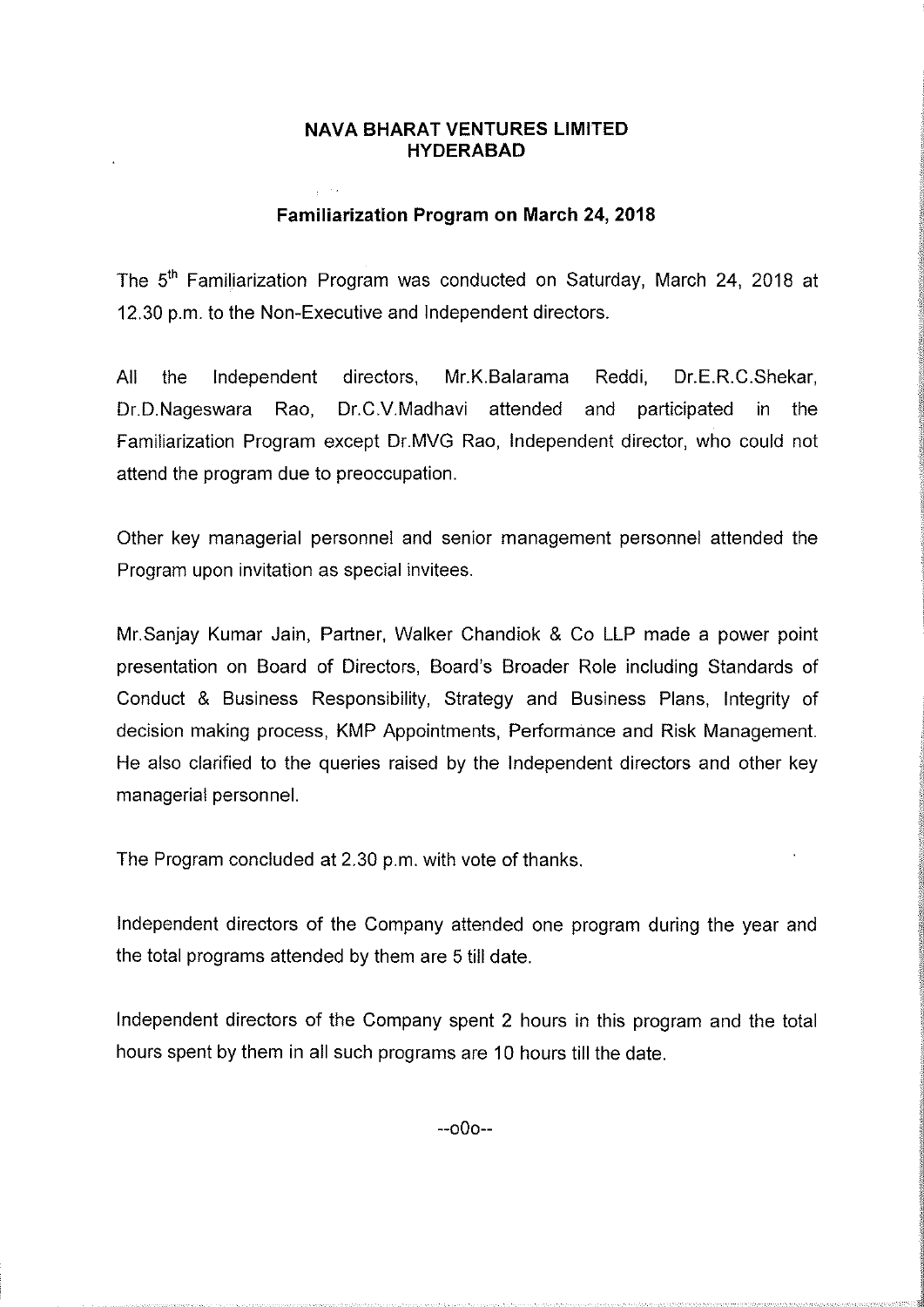# **6 th Familiarization Program conducted on February 07, 2019**

- 1) The Company familiarized the independent directors on the latest amendments to the Companies Act and SEBI Regulations with special focus on the following:
	- a) SEBI (Prohibition of Insider trading) (Amendment) Regulations, 2018 including policies and procedures required thereunder for determination of "Legitimate Purposes", for inquiry in case of leak of unpublished price sensitive information or suspected leak of unpublished price sensitive information;
	- b) SEBI (Listing Obligations and Disclosure Requirements) Regulations, 2015;
	- c) Companies Act, 2013 and rules made thereunder; and
	- d) Consequent changes to the roles and responsibilities of directors.
- 2) Further, a presentation was made on business strategy and operations of Maamba Collieries Ltd. (Zambian step down subsidiary), Zambia.

All the Independent directors - Mr. K. Balarama Reddy, Dr. ERC Shekar, Dr. MVG Rao, Dr. D. Nageswara Rao, Dr. CV Madhavi, Mr. GP Kundargi and Mr. K. Durga Prasad attended and participated in the familiarization program.

Key/Senior Management Personnel also attended the program as special invitees.

Independent directors of the Company attended 1 (one) program during the year and the total programs attended by them are 6 (Six) till date.

Independent directors of the Company spent 2 (two) hours in this program and the total hours spent by them in all such programs are 12 (twelve) hours till date.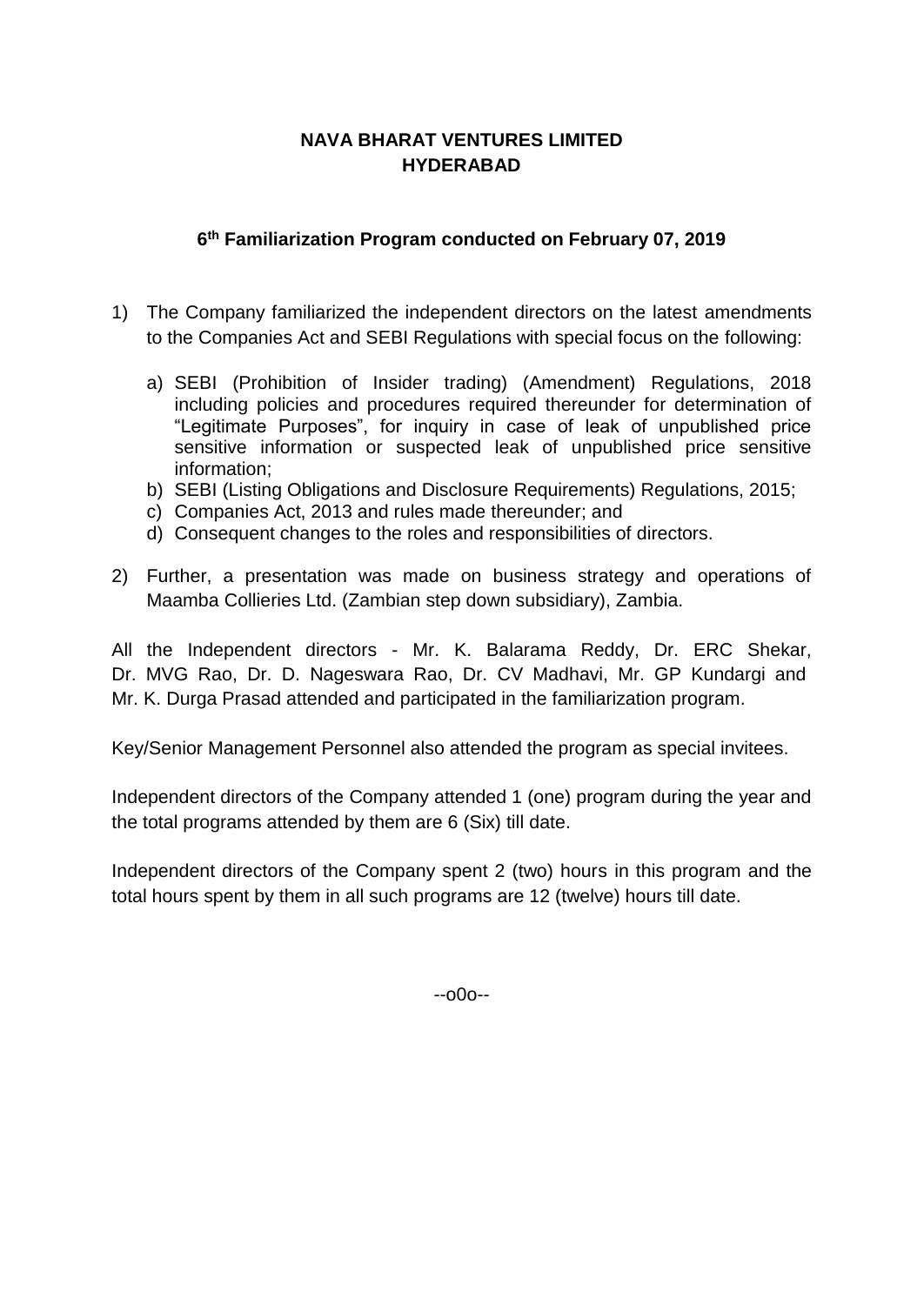# **7th Familiarization Program conducted on March 02, 2020**

The Company familiarized the independent directors on followings:

- 1) the nature and business model of the Company; and
- 2) the latest and important amendments to Securities and Exchange Board of India (SEBI) Regulations and the Companies Act, 2013 which are applicable to the Company with special focus on the following.
	- a) SEBI (Listing Obligations and Disclosure Requirements) Regulations, 2015;
	- b) SEBI (Substantial Acquisition of shares and Takeover) Regulations, 2011; and
	- c) Companies Act, 2013 and rules made thereunder;

All Independent Directors, namely Dr. D. Nageswara Rao, Mr. GP Kundargi, Mr. K. Durga Prasad, Mrs. B. Shanti Sree attended and participated in the familiarization program, except Mr. A. Indra Kumar who requested leave of absence due to pre-occupation.

Key/Senior Management Personnel also attended the program as special invitees.

Independent directors of the Company attended 1 (one) program during the year and the total programs attended by them are 7 (Seven) till date.

Independent directors of the Company spent 2 (two) hours in this program and the total hours spent by them in all such programs are 14 (fourteen) hours till date.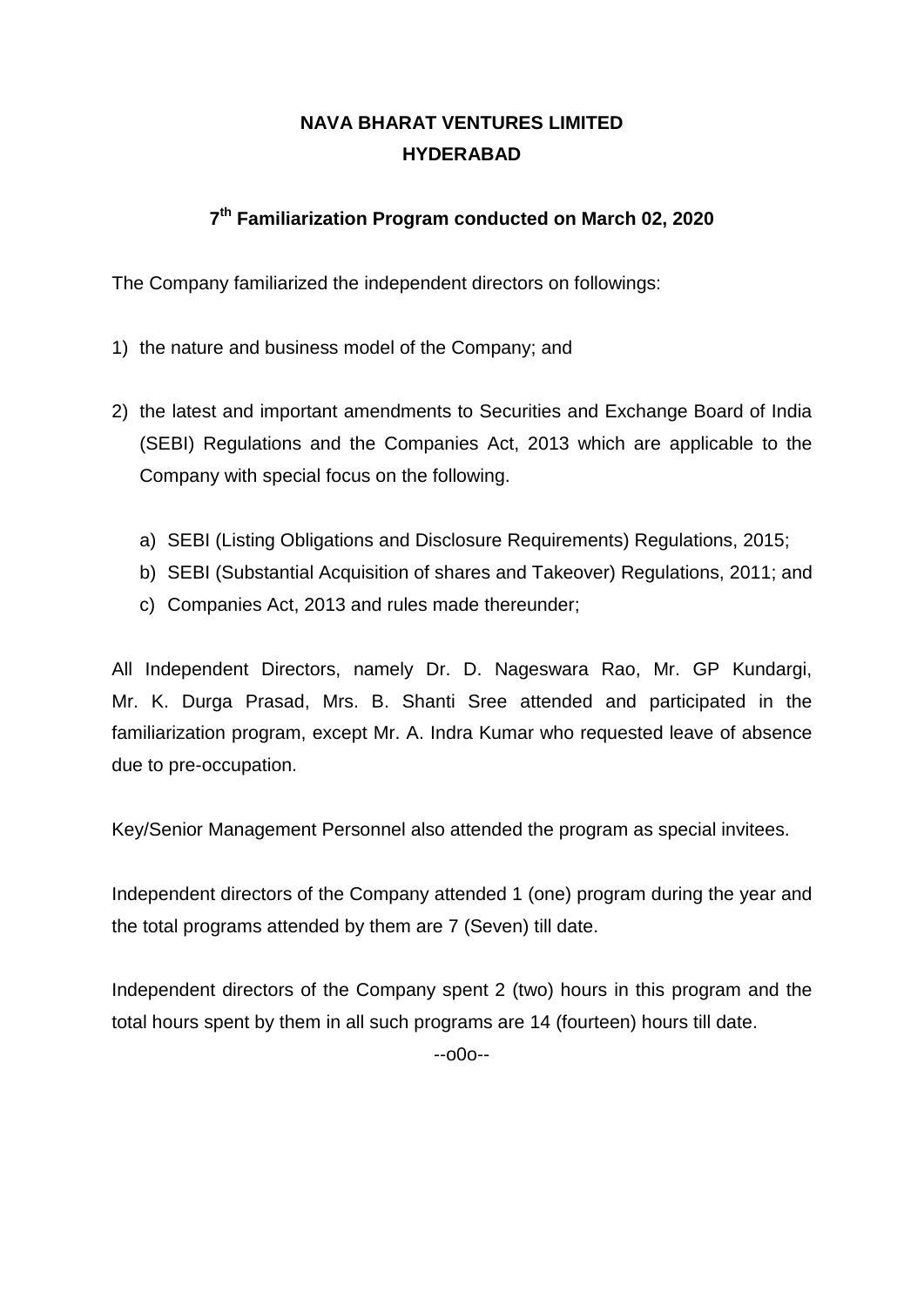

## $8^{\sf th}$  Familiarization Program conducted on March 30, 2021

The Company familiarized the independent directors on the following:

- 1) The roles, rights, responsibilities of independent directors along with suitable case laws; and
- 2) The latest and important amendments to the regulations of Securities and Exchange Board of India (SEBI) and the provisions of the Companies Act, 2013.

All Independent Directors, namely Dr. D. Nageswara Rao, Mr. GP Kundargi, Mr. K. Durga Prasad, Mr.A.Indra Kumar and Mrs. B. Shanti Sree attended and participated virtually in the familiarization program.

Key/Senior Management Personnel also attended the program as special invitees.

Independent directors of the Company attended 1 (one) program during FY 2020-21 and the total programs attended by them are 8 (eight) till date.

Independent directors of the Company spent 2 (two) hours in this program and the total hours spent by them in all such programs are 16 (sixteen) hours till date.

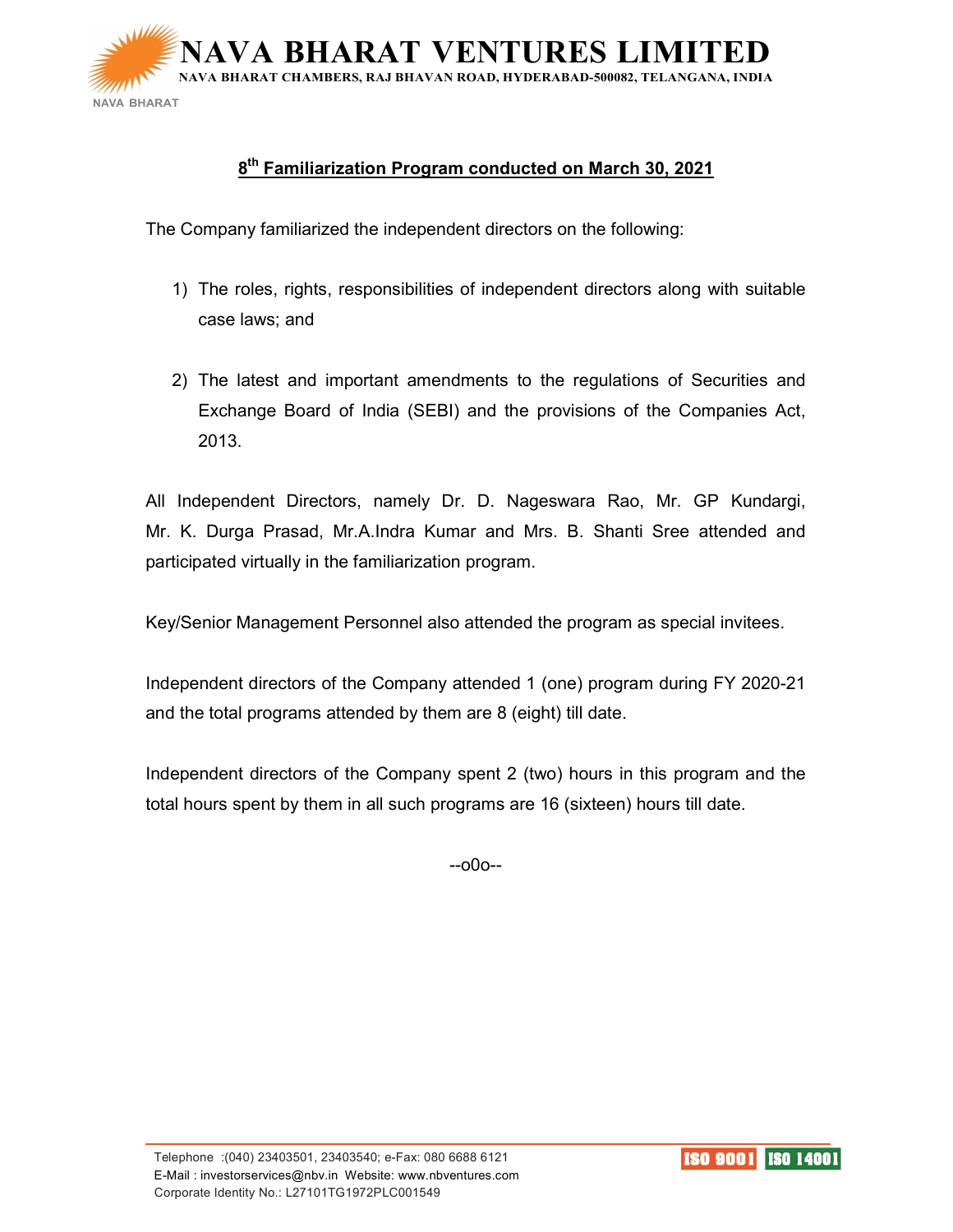

#### **9th Familiarization Program conducted on January 28, 2022**

The Company familiarized the independent directors on the following:

- 1) The latest and important amendments to the regulations of Securities and Exchange Board of India (SEBI) and the provisions of the Companies Act, 2013
- 2) The nature and business model of the Company; and

All Independent Directors, namely Mr. K. Durga Prasad, Mr. GP Kundargi, Mr. A. Indra Kumar, Mrs. B. Shanti Sree and Mr. Balasubramaniam Srikanth attended and participated virtually in the familiarization program.

Key/Senior Management Personnel also attended the program as special invitees.

Independent directors of the Company attended 1 (one) program during FY 2021-22 and the total programs attended by them are 9 (nine) till date.

Independent directors of the Company spent 1 (one) hour in this program and the total hours spent by them in all such programs are 17 (seventeen) hours till date.